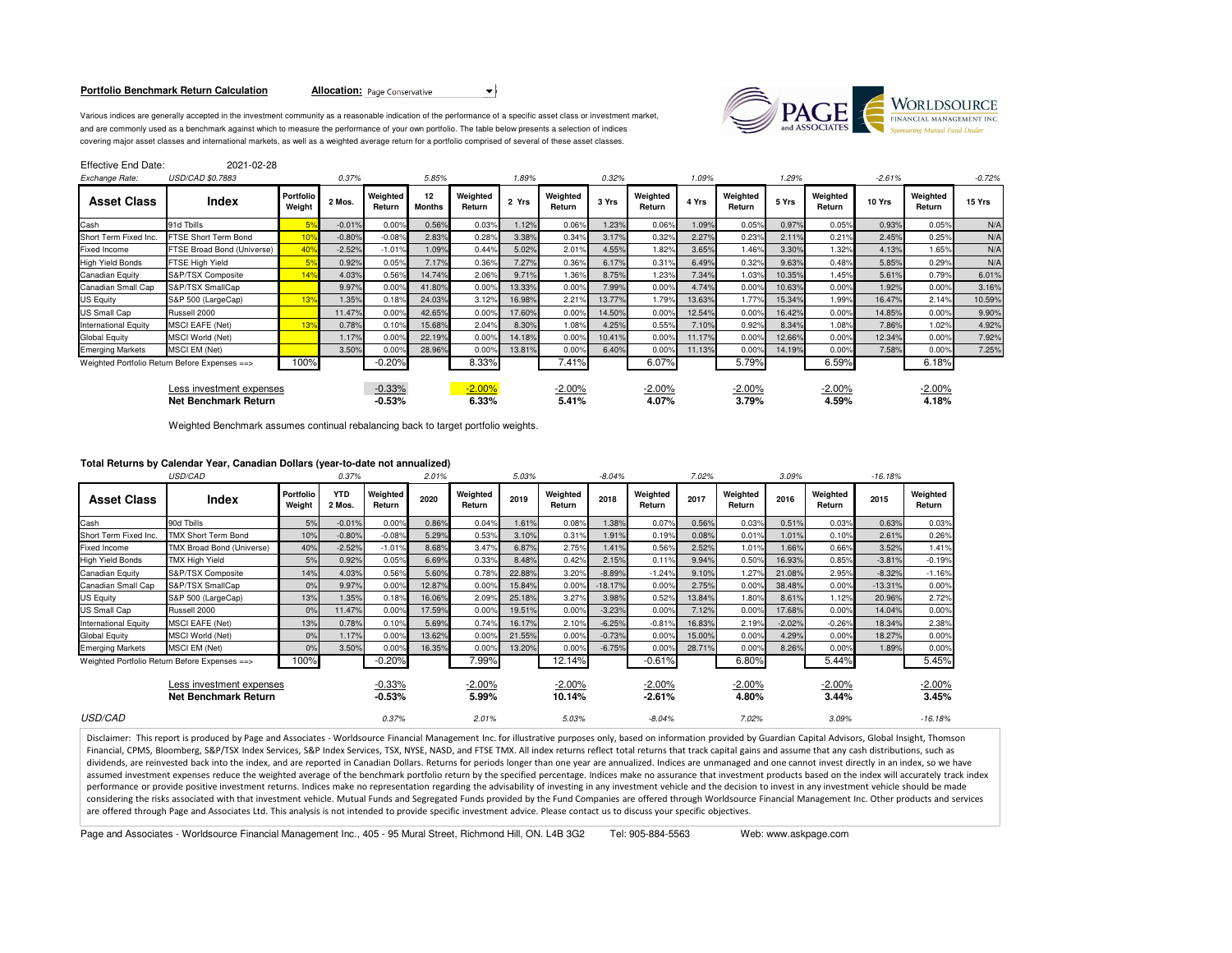#### **Portfolio Benchmark Return Calculation**

**Allocation:** Page Balanced



Various indices are generally accepted in the investment community as a reasonable indication of the performance of a specific asset class or investment market,and are commonly used as a benchmark against which to measure the performance of your own portfolio. The table below presents a selection of indices covering major asset classes and international markets, as well as a weighted average return for a portfolio comprised of several of these asset classes.

| Effective End Date:                              | 2021-02-28                                     |                            |          |                    |                     |                    |        |                    |        |                    |        |                    |        |                    |          |                    |          |
|--------------------------------------------------|------------------------------------------------|----------------------------|----------|--------------------|---------------------|--------------------|--------|--------------------|--------|--------------------|--------|--------------------|--------|--------------------|----------|--------------------|----------|
| Exchange Rate:                                   | USD/CAD \$0.7883                               |                            | 0.37%    |                    | 5.85%               |                    | 1.89%  |                    | 0.32%  |                    | 1.09%  |                    | 1.29%  |                    | $-2.61%$ |                    | $-0.72%$ |
| <b>Asset Class</b>                               | <b>Index</b>                                   | <b>Portfolio</b><br>Weight | 2 Mos.   | Weighted<br>Return | 12<br><b>Months</b> | Weighted<br>Return | 2 Yrs  | Weighted<br>Return | 3 Yrs  | Weighted<br>Return | 4 Yrs  | Weighted<br>Return | 5 Yrs  | Weighted<br>Return | 10 Yrs   | Weighted<br>Return | 15 Yrs   |
| Cash                                             | 91d Tbills                                     | 3 <sup>°</sup>             | $-0.01%$ | 0.00%              | 0.56%               | 0.02%              | 1.12%  | 0.03%              | 1.23%  | 0.04%              | 1.09%  | 0.03%              | 0.97%  | 0.03%              | 0.93%    | 0.03%              | N/A      |
| Short Term Fixed Inc.                            | FTSE Short Term Bond                           |                            | $-0.80%$ | 0.00%              | 2.83%               | 0.00%              | 3.38%  | 0.00%              | 3.17%  | 0.00%              | 2.27%  | 0.00%              | 2.11%  | 0.00%              | 2.45%    | 0.00%              | N/A      |
| Fixed Income                                     | FTSE Broad Bond (Universe)                     | 27%                        | $-2.52%$ | $-0.68%$           | 1.09%               | 0.29%              | 5.02%  | 1.36%              | 4.55%  | 1.23%              | 3.65%  | 0.99%              | 3.30%  | 0.89%              | 4.13%    | 1.12%              | N/A      |
| <b>High Yield Bonds</b>                          | FTSE High Yield                                | 10%                        | 0.92%    | 0.09%              | 7.17%               | 0.72%              | 7.27%  | 0.73%              | 6.17%  | 0.62%              | 6.49%  | 0.65%              | 9.63%  | 0.96%              | 5.85%    | 0.59%              | N/A      |
| Canadian Equity                                  | S&P/TSX Composite                              | 16%                        | 4.03%    | 0.64%              | 14.74%              | 2.36%              | 9.71%  | 1.55%              | 8.75%  | 1.40%              | 7.34%  | 1.17%              | 10.35% | 1.66%              | 5.61%    | 0.90%              | 6.01%    |
| Canadian Small Cap                               | S&P/TSX SmallCap                               | 4 <sup>°</sup>             | 9.97%    | 0.40%              | 41.80%              | 1.67%              | 13.33% | 0.53%              | 7.99%  | 0.32%              | 4.74%  | 0.19%              | 10.63% | 0.43%              | 1.92%    | 0.08%              | 3.16%    |
| <b>JS Equity</b>                                 | S&P 500 (LargeCap)                             | 16 <sup>9</sup>            | 1.35%    | 0.22%              | 24.03%              | 3.84%              | 16.98% | 2.72%              | 13.77% | 2.20%              | 13.63% | 2.18%              | 15.34% | 2.45%              | 16.47%   | 2.64%              | 10.59%   |
| JS Small Cap                                     | Russell 2000                                   |                            | 11.47%   | 0.46%              | 42.65%              | 1.71%              | 17.60% | 0.70%              | 14.50% | 0.58%              | 12.54% | 0.50%              | 16.42% | 0.66%              | 14.85%   | 0.59%              | 9.90%    |
| International Equity                             | <b>MSCI EAFE (Net)</b>                         | 16%                        | 0.78%    | 0.12%              | 15.68%              | 2.51%              | 8.30%  | 1.33%              | 4.25%  | 0.68%              | 7.10%  | 1.14%              | 8.34%  | 1.33%              | 7.86%    | 1.26%              | 4.92%    |
| <b>Global Equity</b>                             | <b>MSCI World (Net)</b>                        |                            | 1.17%    | 0.00%              | 22.19%              | 0.00%              | 14.18% | 0.00%              | 10.41% | 0.00%              | 11.17% | 0.00%              | 12.66% | 0.00%              | 12.34%   | 0.00%              | 7.92%    |
| <b>Emerging Markets</b>                          | <b>MSCI EM (Net)</b>                           | 49                         | 3.50%    | 0.14%              | 28.96%              | 1.16%              | 13.81% | 0.55%              | 6.40%  | 0.26%              | 11.13% | 0.45%              | 14.19% | 0.57%              | 7.58%    | 0.30%              | 7.25%    |
|                                                  | Weighted Portfolio Return Before Expenses == > | 100%                       |          | 1.39%              |                     | 14.28%             |        | 9.50%              |        | 7.32%              |        | 7.29%              |        | 8.98%              |          | 7.49%              |          |
| Less investment expenses<br>Net Benchmark Return |                                                |                            |          | $-0.33%$<br>1.06%  |                     | $-2.00%$<br>12.28% |        | $-2.00\%$<br>7.50% |        | $-2.00%$<br>5.32%  |        | $-2.00%$<br>5.29%  |        | $-2.00%$<br>6.98%  |          | $-2.00%$<br>5.49%  |          |

Weighted Benchmark assumes continual rebalancing back to target portfolio weights.

# **Total Returns by Calendar Year, Canadian Dollars (year-to-date not annualized)**

|                             | USD/CAD                                                 |                     | 0.37%                |                    | 5.03%<br>2.01% |                    |        |                    | $-8.04%$  |                       |        |                    | 3.09%    |                    |           |                        |
|-----------------------------|---------------------------------------------------------|---------------------|----------------------|--------------------|----------------|--------------------|--------|--------------------|-----------|-----------------------|--------|--------------------|----------|--------------------|-----------|------------------------|
| <b>Asset Class</b>          | Index                                                   | Portfolio<br>Weight | <b>YTD</b><br>2 Mos. | Weighted<br>Return | 2020           | Weighted<br>Return | 2019   | Weighted<br>Return | 2018      | Weighted<br>Return    | 2017   | Weighted<br>Return | 2016     | Weighted<br>Return | 2015      | Weighted<br>Return     |
| Cash                        | 90d Tbills                                              | 3%                  | $-0.01%$             | 0.00%              | 0.86%          | 0.03%              | 1.61%  | 0.05%              | 1.38%     | 0.04%                 | 0.56%  | 0.02%              | 0.51%    | 0.02%              | 0.63%     | 0.02%                  |
| Short Term Fixed Inc.       | <b>TMX Short Term Bond</b>                              | 0%                  | $-0.80%$             | 0.00%              | 5.29%          | 0.00%              | 3.10%  | 0.00%              | 1.91%     | 0.00%                 | 0.08%  | 0.00%              | 1.01%    | 0.00%              | 2.61%     | 0.00%                  |
| <b>Fixed Income</b>         | TMX Broad Bond (Universe)                               | 27%                 | $-2.52%$             | $-0.68%$           | 8.68%          | 2.34%              | 6.87%  | 1.85%              | 1.41%     | 0.38%                 | 2.52%  | 0.68%              | 1.66%    | 0.45%              | 3.52%     | 0.95%                  |
| <b>High Yield Bonds</b>     | <b>TMX High Yield</b>                                   | 10%                 | 0.92%                | 0.09%              | 6.69%          | 0.67%              | 8.48%  | 0.85%              | 2.15%     | 0.22%                 | 9.94%  | 0.99%              | 16.93%   | 1.69%              | $-3.81%$  | $-0.38%$               |
| Canadian Equity             | S&P/TSX Composite                                       | 16%                 | 4.03%                | 0.64%              | 5.60%          | 0.90%              | 22.88% | 3.66%              | $-8.89%$  | $-1.42%$              | 9.10%  | 1.46%              | 21.08%   | 3.37%              | $-8.32%$  | $-1.33%$               |
| Canadian Small Cap          | S&P/TSX SmallCap                                        | 4%                  | 9.97%                | 0.40%              | 12.87%         | 0.51%              | 15.84% | 0.63%              | $-18.17%$ | $-0.73%$              | 2.75%  | 0.11%              | 38.48%   | 1.54%              | $-13.31%$ | $-0.53%$               |
| <b>US Equity</b>            | S&P 500 (LargeCap)                                      | 16%                 | 1.35%                | 0.22%              | 16.06%         | 2.57%              | 25.18% | 4.03%              | 3.98%     | 0.64%                 | 13.84% | 2.21%              | 8.61%    | 1.38%              | 20.96%    | 3.35%                  |
| <b>US Small Cap</b>         | Russell 2000                                            | 4%                  | 11.47%               | 0.46%              | 17.59%         | 0.70%              | 19.51% | 0.78%              | $-3.23%$  | $-0.13%$              | 7.12%  | 0.28%              | 17.68%   | 0.71%              | 14.04%    | 0.56%                  |
| <b>International Equity</b> | <b>MSCI EAFE (Net)</b>                                  | 16%                 | 0.78%                | 0.12%              | 5.69%          | 0.91%              | 16.17% | 2.59%              | $-6.25%$  | $-1.00%$              | 16.83% | 2.69%              | $-2.02%$ | $-0.32%$           | 18.34%    | 2.93%                  |
| <b>Global Equity</b>        | MSCI World (Net)                                        | 0%                  | 1.17%                | 0.00%              | 13.62%         | 0.00%              | 21.55% | 0.00%              | $-0.73%$  | 0.00%                 | 15.00% | 0.00%              | 4.29%    | 0.00%              | 18.27%    | 0.00%                  |
| <b>Emerging Markets</b>     | <b>MSCI EM (Net)</b>                                    | 4%                  | 3.50%                | 0.14%              | 16.35%         | 0.65%              | 13.20% | 0.53%              | $-6.75%$  | $-0.27%$              | 28.71% | 1.15%              | 8.26%    | 0.33%              | 1.89%     | 0.08%                  |
|                             | Weighted Portfolio Return Before Expenses ==>           | 100%                |                      | 1.39%              |                | 9.29%              |        | 14.97%             |           | $-2.27%$              |        | 9.60%              |          | 9.16%              |           | 5.65%                  |
|                             | Less investment expenses<br><b>Net Benchmark Return</b> |                     |                      | $-0.33%$<br>1.06%  |                | $-2.00%$<br>7.29%  |        | $-2.00%$<br>12.97% |           | $-2.00\%$<br>$-4.27%$ |        | $-2.00\%$<br>7.60% |          | $-2.00%$<br>7.16%  |           | <u>-2.00%</u><br>3.65% |
| <b>USD/CAD</b>              |                                                         |                     |                      | 0.37%              |                | 2.01%              |        | 5.03%              |           | $-8.04%$              |        | 7.02%              |          | 3.09%              |           | $-16.18%$              |

Disclaimer: This report is produced by Page and Associates - Worldsource Financial Management Inc. for illustrative purposes only, based on information provided by Guardian Capital Advisors, Global Insight, Thomson Financial, CPMS, Bloomberg, S&P/TSX Index Services, S&P Index Services, TSX, NYSE, NASD, and FTSE TMX. All index returns reflect total returns that track capital gains and assume that any cash distributions, such as dividends, are reinvested back into the index, and are reported in Canadian Dollars. Returns for periods longer than one year are annualized. Indices are unmanaged and one cannot invest directly in an index, so we have assumed investment expenses reduce the weighted average of the benchmark portfolio return by the specified percentage. Indices make no assurance that investment products based on the index will accurately track index performance or provide positive investment returns. Indices make no representation regarding the advisability of investing in any investment vehicle and the decision to invest in any investment vehicle should be made considering the risks associated with that investment vehicle. Mutual Funds and Segregated Funds provided by the Fund Companies are offered through Worldsource Financial Management Inc. Other products and services are offered through Page and Associates Ltd. This analysis is not intended to provide specific investment advice. Please contact us to discuss your specific objectives.

Page and Associates - Worldsource Financial Management Inc., 405 - 95 Mural Street, Richmond Hill, ON. L4B 3G2 Tel: 905-884-5563 Web: www.askpage.com